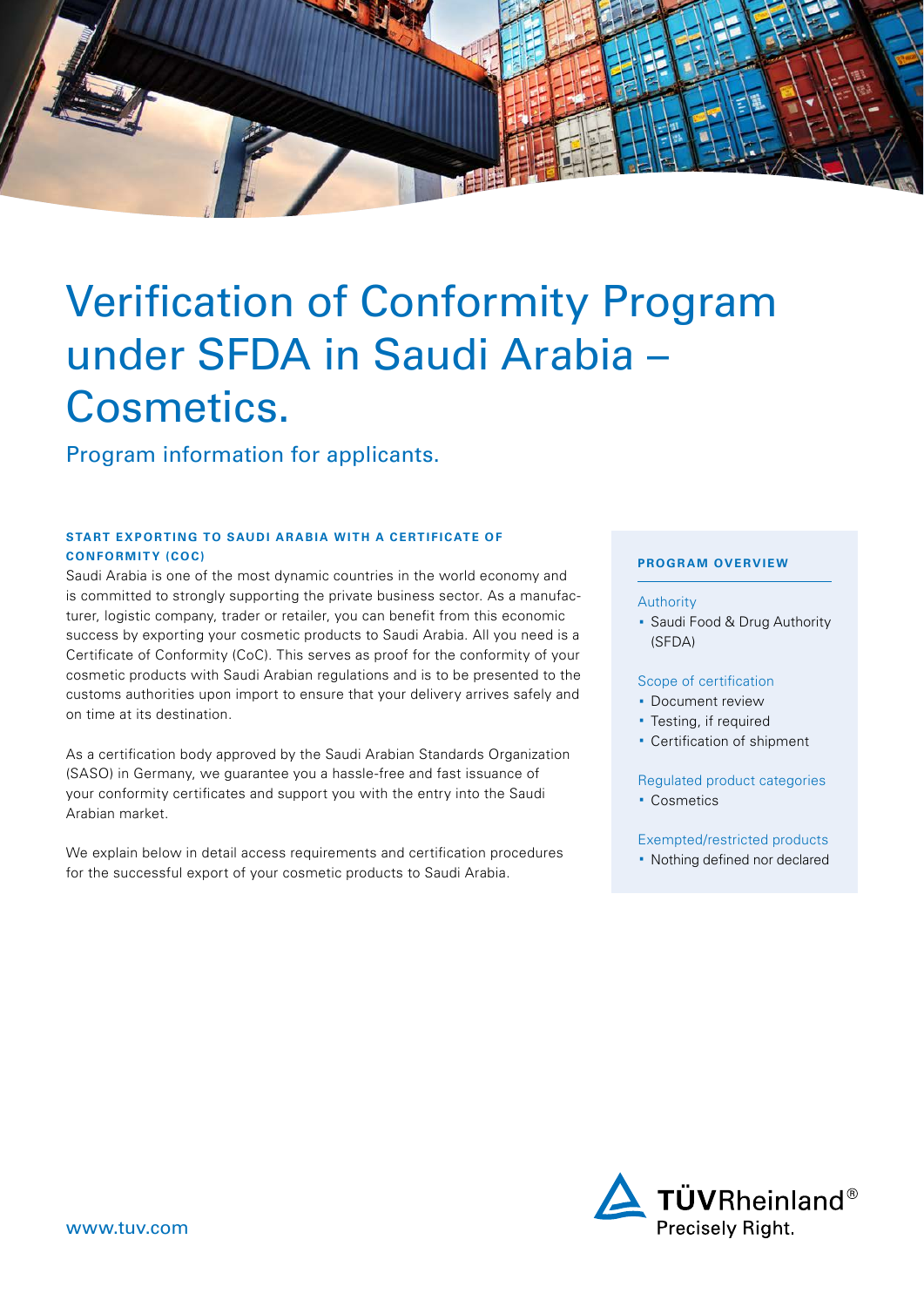

# Verification of Conformity Program under SFDA in Saudi Arabia – Cosmetics.

\*Prior to applying for the certificate of conformity for your shipments you have to register your products with SFDA and obtain an eCosma number for them. Your importer can support you in this matter.

#### **TEST REPORT ACCEPTANCE AND TEST STANDARD**

#### Test Reports:

- · From an ISO/IEC 17025 accredited laboratory with ILAC membership and applicable accreditation scope
- · The test reports must not be older than 3 years

#### Test Standard:

· GSO 1943:2016

#### **REQUIREMENTS FOR MARKING, REQUIRED DOCUMENTS AND INFORMATION**

What kind of information and documentation about your cosmetic product do you need to submit to prepare a conformity assessment? Our checklist will give you an overview and initial orientation as to what you need to consider.

# **MARKING REQUIREMENTS ACCORDING GSO 1943:2016:**

- · Name of Product (Arabic & English is mandatory)
- · Trademark and address of manufacturer or supplier (Can be in English or Arabic)
- · Information as required by the standard if any restricted substances, preservatives or UV filters are used

(Can be in English or Arabic)

- · Expiry date (including month and year) (Can be in English or Arabic)
- · PAO symbol (with period in months or years) for products with durability more than 30 months
- · List of Ingredients in descending order according to the percentage composition (Can be in English or Arabic)
- · Batch number or reference number (Can be in English or Arabic)
- · Function of product unless it is clear from presentation (Arabic & English is mandatory)

#### **DOCUMENTS:**

- · Filled application form (we provide the template)
- · Photo of packaging and product marking
- · Test reports by accr. laboratory
- · Shipping documents (shipping invoice, packing list)
- · MSDS (Material Safety Data Sheet)

#### **INFORMATION:**

- · Commercial Registration numbers (CR numbers, in German: Handelsregisterauszug) of manufacturer and importer
- · Product HS Code (if not mentioned on shipping documents)
- · SFDA eCosma number
- · Batch number/production date